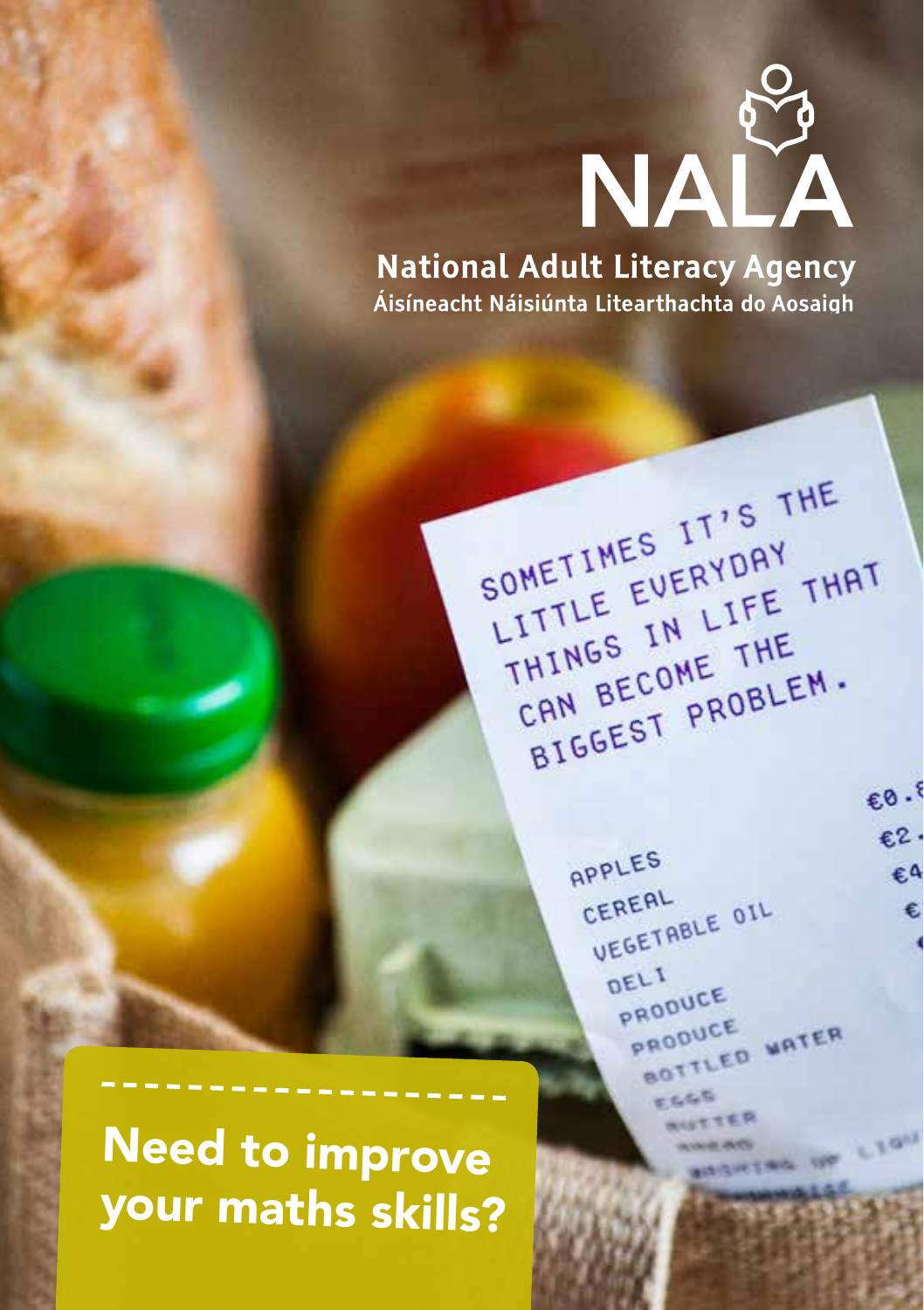### Would you like to improve your reading, writing or maths skills?

- Be more confident writing and spelling
- Improve your maths skills
- Develop and learn new computer skills
- Works towards a qualification or get a qualification for what you already know

Yes? Call us. 1800 20 20 65 It's free.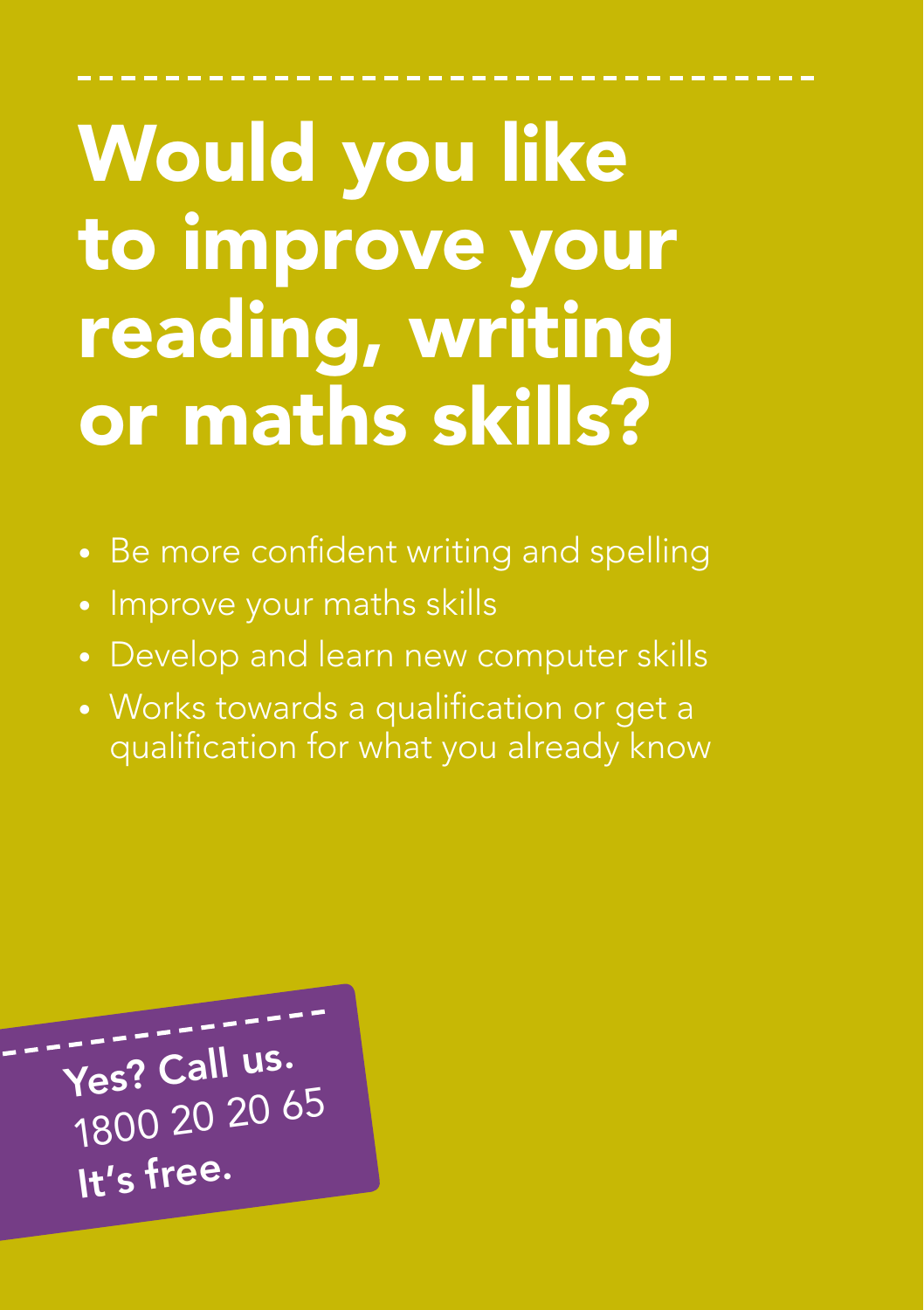# **Benefits** of learning

### By returning to education you will:

- Have more opportunities to learn new skills
- Adapt better to new technology
- Be more confident in yourself
- Find it easier to do everyday things like maths
- Be able to get a formal qualification if you want
- Get your current skills recognised (for example, if you are good at one subject you can do an assessment online and get a qualification for what you know)

Did you know?

> There are over 50,000 adults improving their reading, writing and maths skills in local ETB Adult Education Centres around the country. So why not give yourself the best chance and start learning today.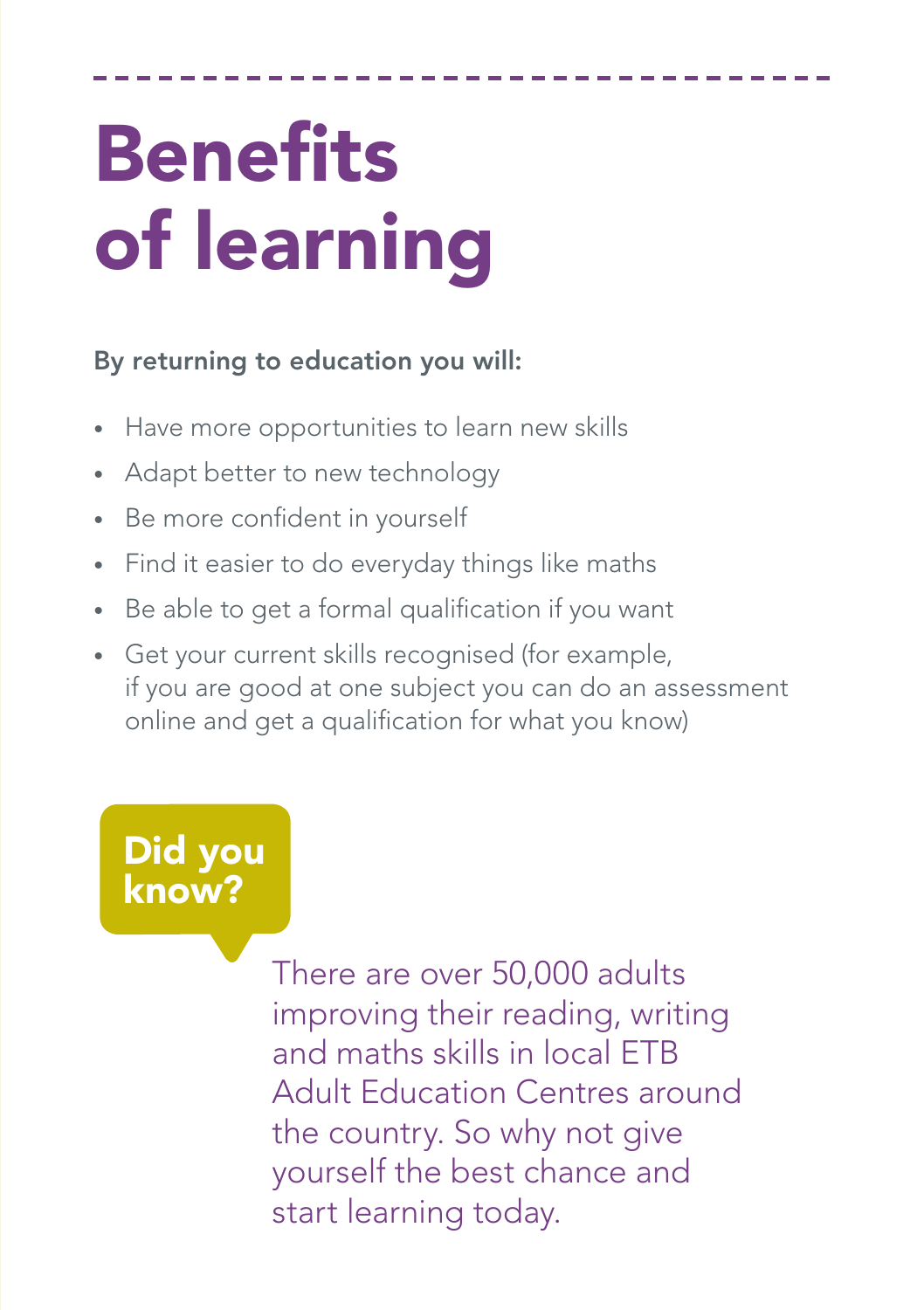## There are lots of options

#### You can:

- Study online by yourself on www.writeon.ie
- Work with a tutor over the phone on our Distance Learning Service
- Learn in your local ETB Adult Education Centre

### Or you can do a combination of these to suit your lifestyle.

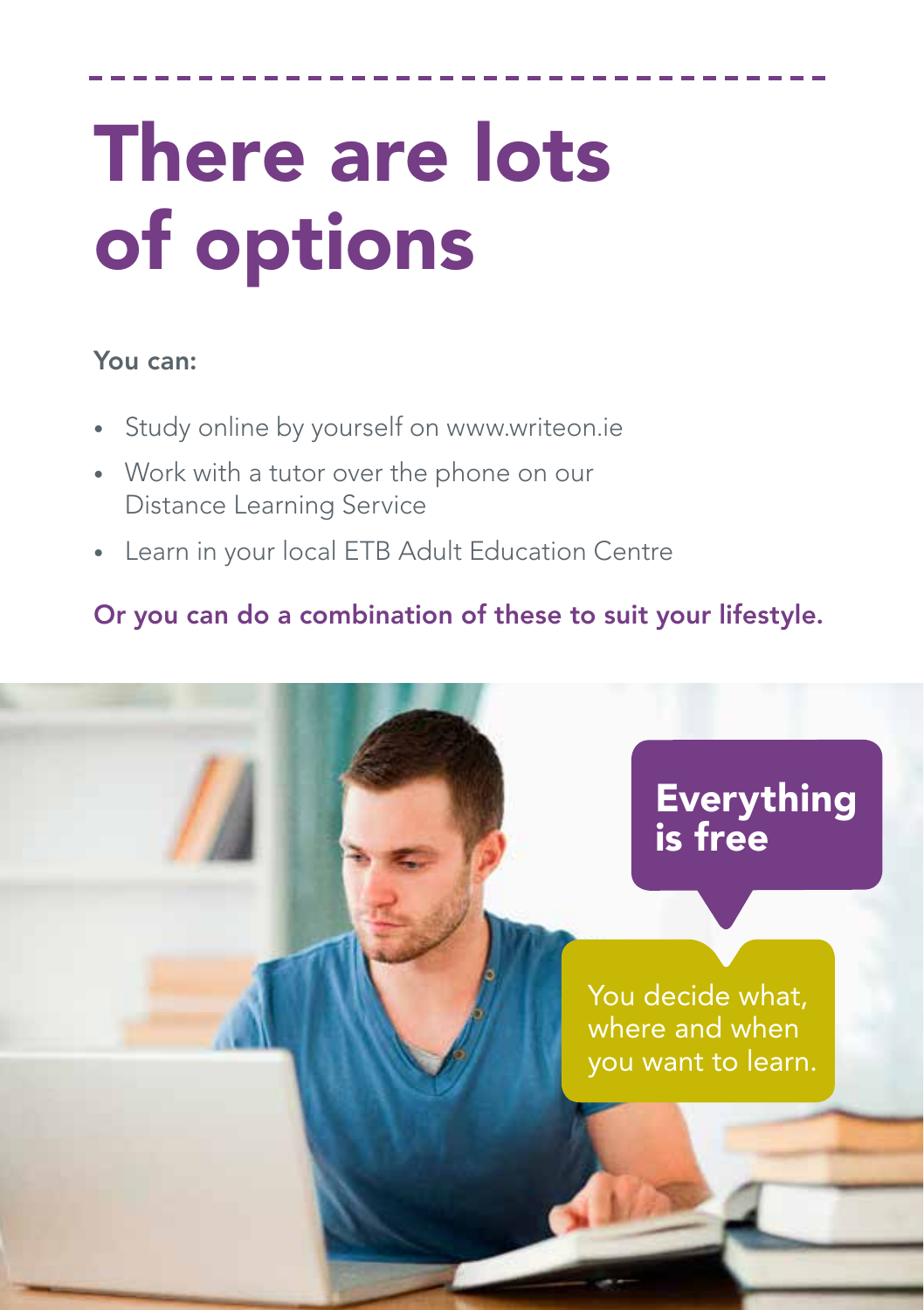### Call today for a chat

"I always wanted to improve my writing and maths skills but I didn't have time to go back to a night class. NALA's Distance Learning Service allowed me to improve my basic skills and learn new ones, like computers. I can't believe how much I've learned and it's given me the confidence to work towards getting a formal qualification."